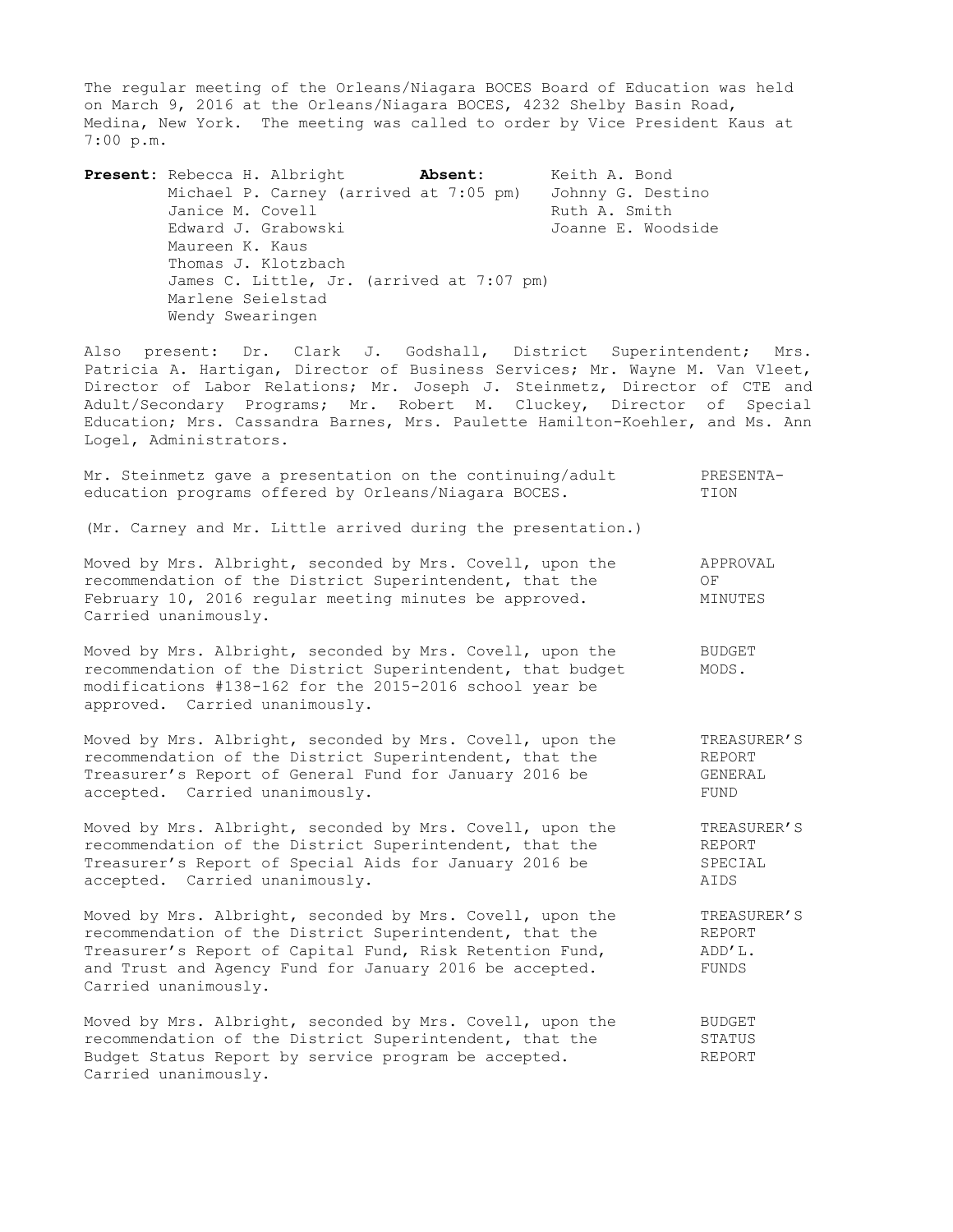Career Education: Orleans/Niagara BOCES has a good amount BOARD Career Laucalion. Virtually, with the second of winners from the SkillsUSA competition this week. COMMITTEE The Career and Technical Education Showcase will be REPORTS held on March 16, 2016 from 5:00-7:00 p.m. at both Orleans and Niagara Career and Technical Education Centers (CTEC). **Facilities:** A list of projects was provided. A facilities

tour is scheduled for April 20, 2016 to begin at the Niagara CTEC at 8:30 a.m. Those interested will tour Niagara CTEC, Niagara Academy, and Newfane Learning Center. **Public Relations:** A list of the current projects that Lisa Bielmeier is working on for BOCES and the component districts was provided. **Audit:** Met earlier tonight with the auditor to review risk assessment.

Dr. Godshall spoke about: Starpoint CSD superintendent SUPT. search; \$500 donation from Tops Markets; \$54,000 COMMENTS from Microsoft settlement; tax levy cap; yoga class after work for staff at Niagara Conference Center; proclamation from Senator Robert Ortt for the Orleans/Niagara BOCES 60th anniversary; lack of substitute employees; United States Coast Guard logo designed by a BOCES graphic arts student.

Moved by Mr. Klotzbach, seconded by Mrs. Covell, upon BID AWARD the recommendation of the District Superintendent, The CO/OP ART that the Board of Education accept the bids received SUPPLIES for Co/Op Art Supplies. Carried unanimously.

Moved by Mr. Klotzbach, seconded by Mrs. Covell, upon the recommendation of the District Superintendent, that the bid for Co/Op Art Supplies be awarded to the following low responsible bidder at an estimated cost of:

**Dick Blick \$ 5,973.89** P.O. Box 1267 Galesburg IL 61402-1267

**Pyramid School Products \$ 23,459.95** Div. of Pyramid Paper Co. 6510 North 54th St. Tampa FL 33610-1908

**Cascade School Products \$ 11,102.81** 1 Brown St. North Adams MA 01247

**S & S Worldwide \$ 8,673.08** 75 Mill St. Colchester CT 06415

**National Art & School \$ 8,126.49 Supplies** 2195 Elizabeth Ave.

Rahway NJ 07065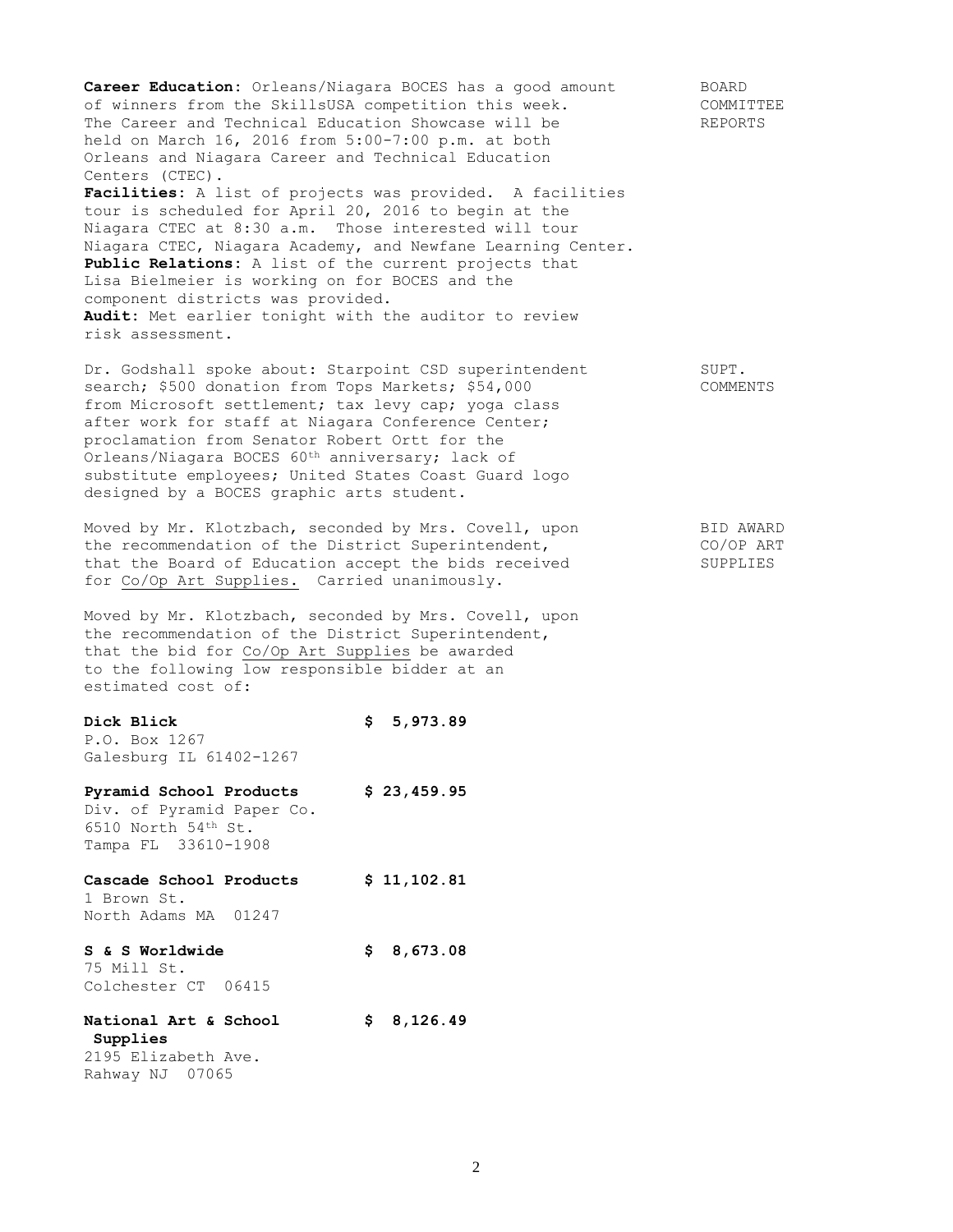| Standard Stationery Supply \$ 2,325.42 |     |             |
|----------------------------------------|-----|-------------|
| 2251 Foster Ave.                       |     |             |
| Wheeling IL 60090                      |     |             |
| Kurtz Brothers                         |     | \$24,601.38 |
| 400 Reed St.                           |     |             |
| P.O. Box 392                           |     |             |
| Clearfield PA 16830-0392               |     |             |
| Commercial Art Supply                  |     | \$3,860.31  |
| 935 Erie Blvd. East                    |     |             |
| Syracuse NY 13210                      |     |             |
| School Specialty                       |     | \$39,317.91 |
| P.O. Box 1579                          |     |             |
| Appleton WI 54912-1579                 |     |             |
| Triarco Arts & Crafts                  |     | \$22,033.29 |
| 9900 13th Ave. North                   |     |             |
| Suite 1015                             |     |             |
| Plymouth MN 55441                      |     |             |
| Rochester Ceramics &                   |     | \$7,586.79  |
| Greenware, Inc.                        |     |             |
| 102 Commercial Street                  |     |             |
| Webster NY 14580                       |     |             |
| Quill Corp.                            |     | \$2,711.26  |
| Corporate Headquarters                 |     |             |
| 100 Schelter Rd.                       |     |             |
| Lincolnshire IL 60069-3621             |     |             |
| Metco Supply Inc.                      | \$. | 1,648.85    |
| 81 Kiski Ave.                          |     |             |

Leechburg PA 15656

# **TOTAL \$161,421.43**

Carried unanimously.

Moved by Mr. Klotzbach, seconded by Mrs. Covell, upon BID AWARD the recommendation of the District Superintendent, The CO/OP that the Board of Education accept the bids received **ATHLETIC** for Co/Op Athletic Supplies. Carried unanimously. SUPPLIES

Moved by Mr. Klotzbach, seconded by Mrs. Covell, upon the recommendation of the District Superintendent, that the bid for Co/Op Athletic Supplies be awarded to the following low responsible bidder at an estimated cost of:

| Laux Sporting Goods |    | \$55,392.07 |  |  |
|---------------------|----|-------------|--|--|
| 25 Pineview Dr.     |    |             |  |  |
| Amherst NY 14228    |    |             |  |  |
| Rogers Athletic Co. | S. | 120.00      |  |  |

3760 W Ludington Dr. Farwell MI 48622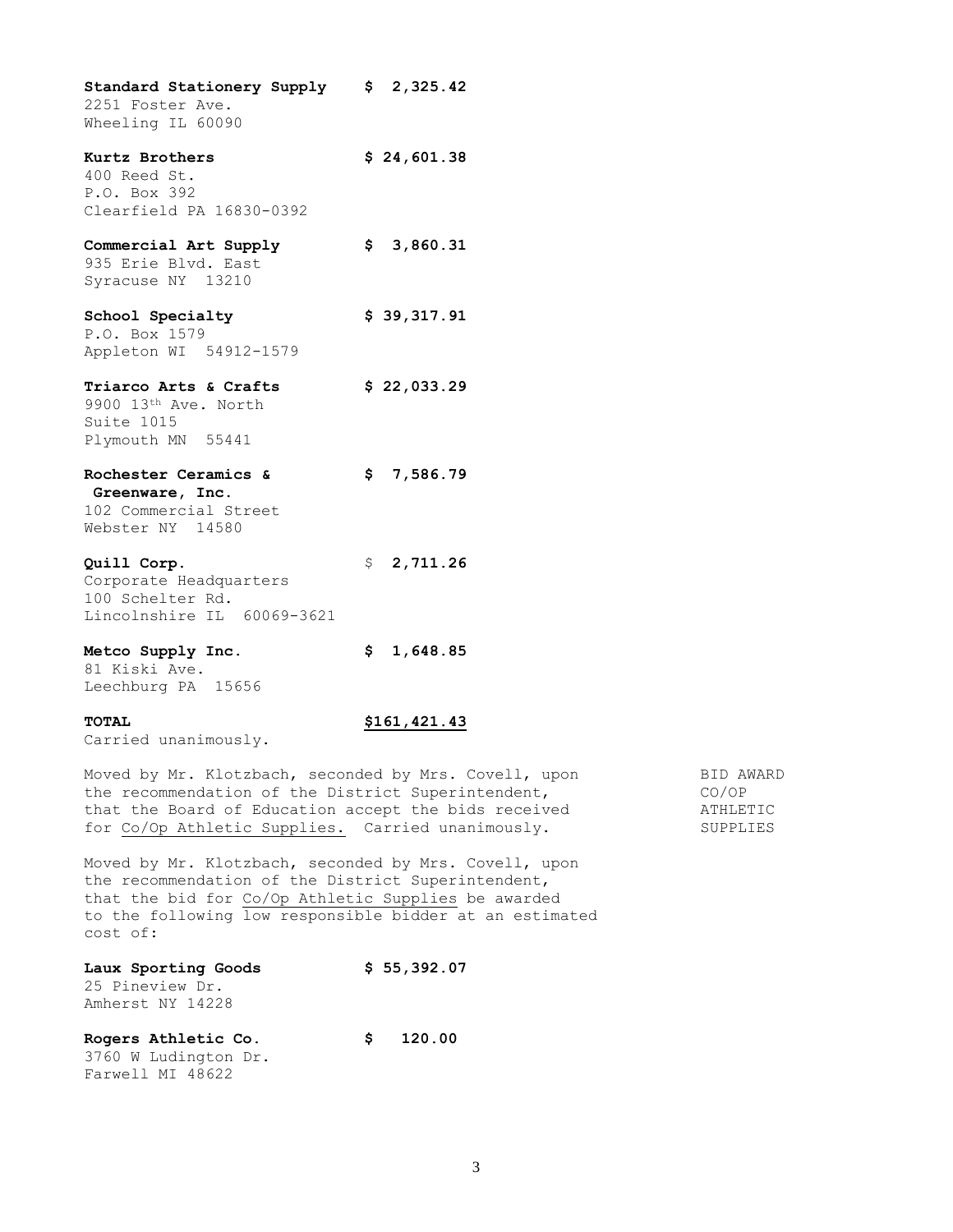| Pyramid School Products<br>Div. of Pyramid Paper Co.<br>6510 North 54th St.<br>Tampa FL 33610-1908 | \$  | 2,481.74    |
|----------------------------------------------------------------------------------------------------|-----|-------------|
| S & S Education<br>75 Mill St.<br>Colchester CT 06415                                              |     | \$664.60    |
| Scholastic Sports Sales LTD \$ 21,435.36<br>P.O. Box 240<br>8195 Cazenovia Rd.<br>Manlius NY 13104 |     |             |
| Riddell/American<br>669 Sugar Lane<br>Elyria OH 44035-6309                                         |     | \$27,105.99 |
| <b>BSN Sports</b><br>P.O. Box 49<br>Jenkintown PA 19046                                            |     | \$19,855.32 |
| Triple Crown Sports<br>18 Throckmorton Lane<br>Old Bridge NJ 08857                                 |     | \$6,042.67  |
| Medco Supply Co.<br>500 Fillmore Ave.<br>Tonawanda NY 14150                                        |     | \$7,528.07  |
| NEFF Motivation Inc.<br>P.O. Box 218<br>645 Pine St.<br>Greenville OH 45331                        |     | \$255.00    |
| Aluminum Athletic Equip. Co. \$ 190.00<br>1000 Enterprise Dr.<br>Royersford PA 19468-1298          |     |             |
| Power Systems, Inc.<br>P.O. Bpx 51030<br>Knoxville TN 37950                                        | \$. | 399.20      |

### **TOTAL \$141,470.02**

Carried unanimously.

Moved by Mrs. Covell, seconded by Mrs. Albright, that CONTRACT the Board of Education approves the contract, as WITH submitted, with CSEA, Inc., and does hereby authorize CSEA, INC. the District Superintendent or his designee to sign the contract upon approval by the school attorney and containing any revisions approved by the school attorney. Carried unanimously.

Moved by Mrs. Covell, seconded by Mrs. Albright, that AGREEMENT the Board of Education approves the agreement, as WITH submitted, with LaBella Associates, D.P.C., to provide LABELLA construction documents and New York State Education **ASSOCIATES**, Department submission for an addendum for the capital D.P.C. project at Building #3 at Niagara East, and authorizes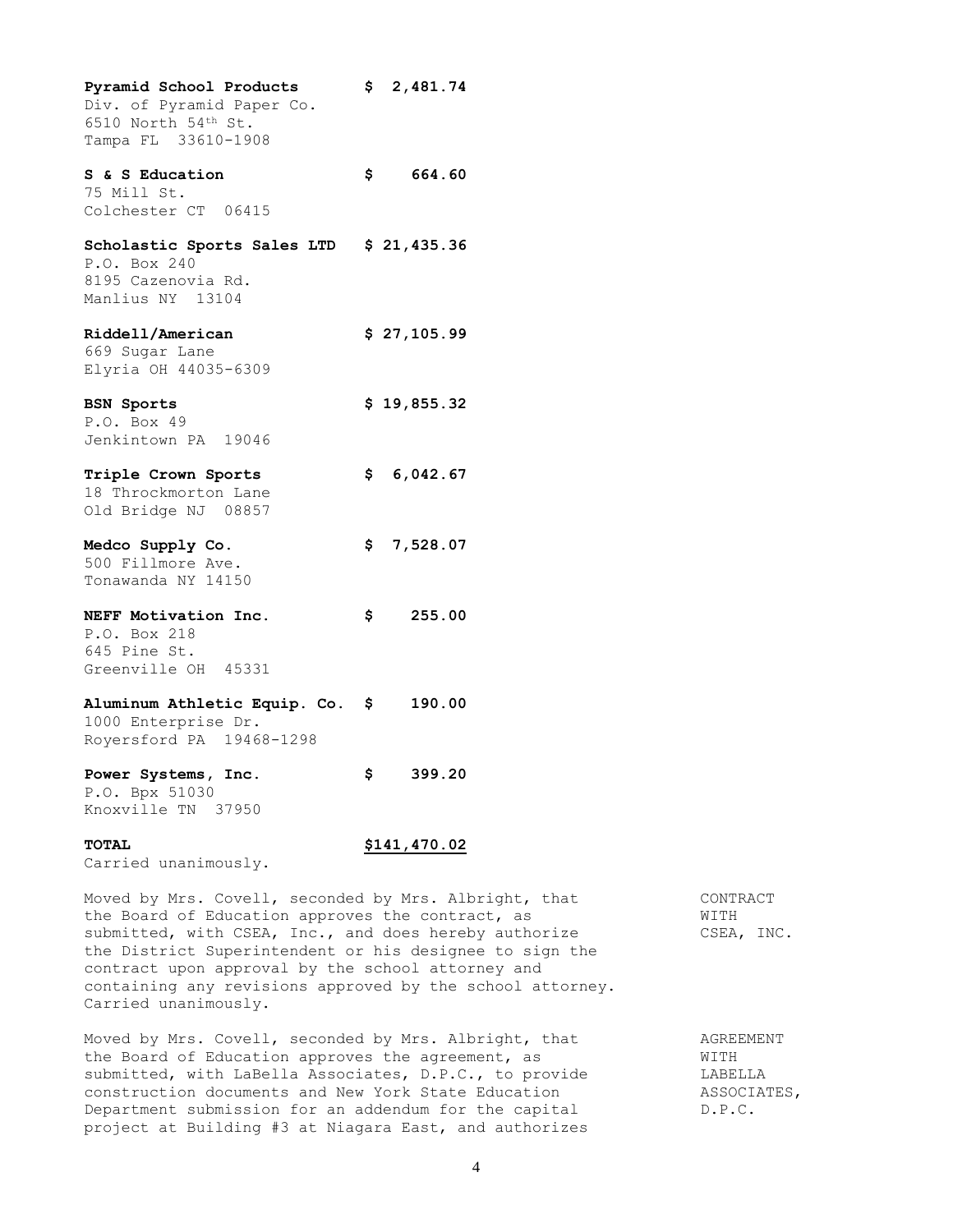the District Superintendent and/or his designee to sign the agreement upon approval by the school attorney and containing any revisions as approved by the school attorney. Carried unanimously.

Moved by Mrs. Covell, seconded by Mrs. Albright, that FIRST the Board of Education approves the first addendum to ADDENDUM the agreement, as submitted, with Coca-Cola Bottling TO TO<br>Company of Buffalo, Inc., for beverage pouring rights, AGREEMENT the agreement, as submitted, with Coca-Cola Bottling<br>Company of Buffalo, Inc., for beverage pouring rights,<br>for the term of July 1, 2016 through June 30, 2019, for the term of July 1, 2016 through June 30, 2019, WITH Ior the term of July 1, 2010 Chrongh July 20, 2000, 2000, 2000<br>and authorizes the District Superintendent and/or his COCA-COLA<br>designee to sign the agreement upon approval of the BOTTLING designee to sign the agreement upon approval of the BOCES' school attorney and containing any revisions CO. OF as approved by the school attorney. Carried BUFFALO, unanimously. INC.

Moved by Mrs. Covell, seconded by Mrs. Albright, upon RECYCLING the recommendation of the District Superintendent, that OF the Board of Education approves the disposal of obsolete OBSOLETE computers and components with Sunking Associates, LLC, ELECTRONIC Buffalo, NY, as follows: COMPONENTS

Electronic Recycling

- 57 Computers 25 Printers
- 2 Televisions
- 8 Laptops
- 2 Box of miscellaneous switches, projectors, etc.
- 1 Copier
- Carried unanimously.

Moved by Mr. Klotzbach, seconded by Mr. Carney, upon CAPITAL<br>the recommendation of the District Superintendent. the recommendation of the District Superintendent, The PROJECT that the Board of Education approves the addendum to ADDENDUM the capital project submittal to New York State TO Education Department as follows under project number BUILDING<br>459000-00-1007-004 at Niagara East Building #3: #3 459000-00-1007-004 at Niagara East Building #3: #3

Addendum #1: Renovation of classroom and common area space to convert storage areas into classroom space.

Estimated Cost: \$364,987.00 Carried unanimously.

Moved by Mrs. Albright, seconded by Mr. Carney, that AFFILIATION the Orleans/Niagara BOCES hereby approves the AGREEMENT affiliation agreement, as submitted, with Niagara WITH University, term of January 1, 2016 through December 31, NIAGARA 2016, and the Board authorizes the Board President Theory CONIVERSITY and/or the District Superintendent to sign the agreement upon approval of the BOCES' school attorney and containing any revisions as approved by the school attorney. Carried unanimously.

Moved by Mrs. Albright, seconded by Mr. Carney, upon EXTENDED the recommendation of the District Superintendent, SICK that **Christine Gerwitz, Health Occupations Teacher**, LEAVE be granted up to 18 days of extended sick leave, C. GERWITZ effective February 22, 2016, contingent upon the

5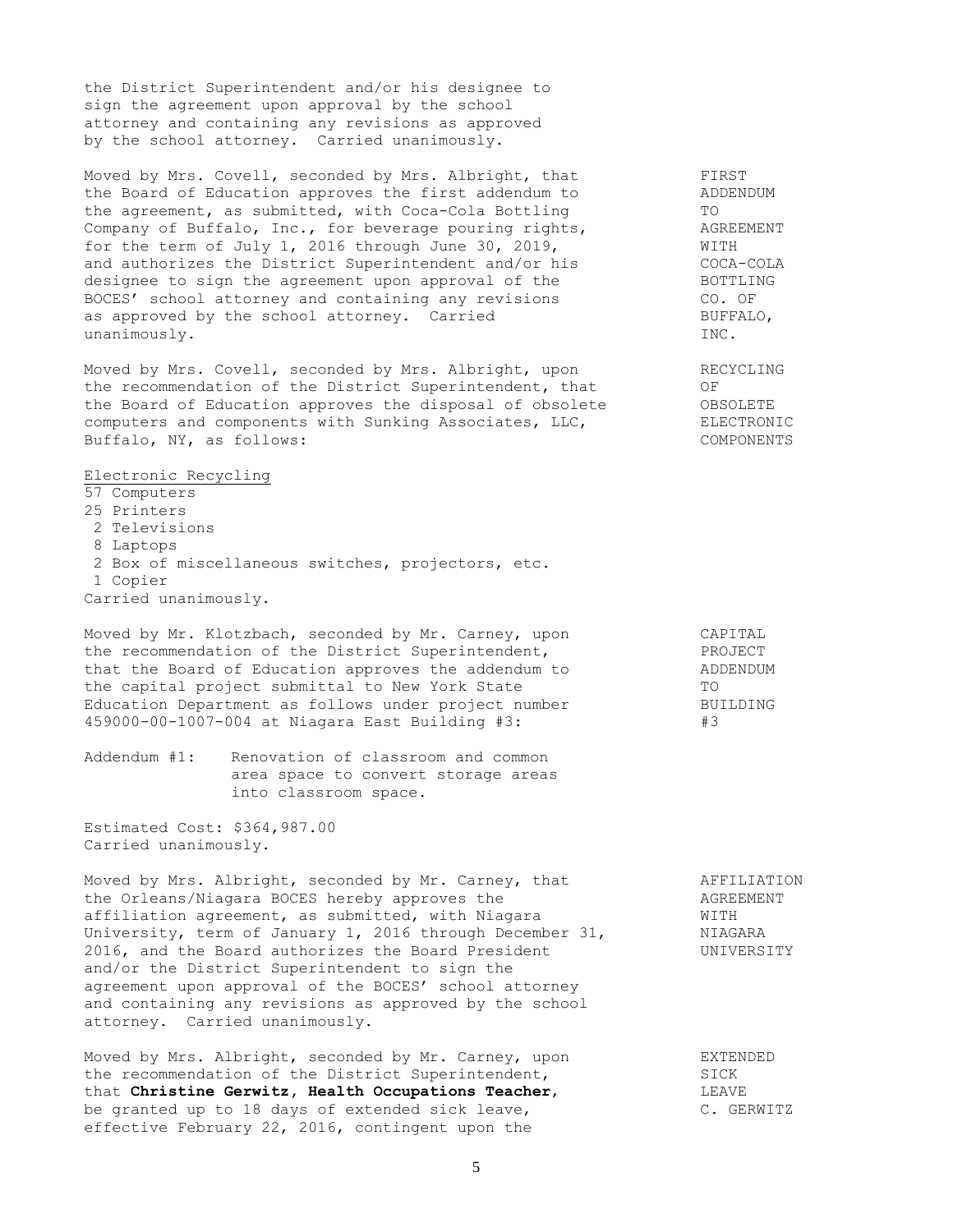submission of required documentation. Such days of extended sick leave shall not remain accrued after the employee's return to work. Carried unanimously.

Moved by Mrs. Albright, seconded by Mr. Carney, upon EXTENDED the recommendation of the District Superintendent, SICK that **David Quiett, Cleaner,** be granted up to three **LEAVE** days of extended sick leave, effective February 26, Theory D. QUIETT 2016, contingent upon the submission of required documentation. Such days of extended sick leave shall not remain accrued after the employee's return to work. Carried unanimously.

Moved by Mrs. Albright, seconded by Mr. Carney, upon APPOINTMENT the recommendation of the District Superintendent, MENTOR that pursuant to the Orleans/Niagara BOCES mentoring program plan and regulations of the Commissioner of Education (8 NYCCR Sections  $80.34-(b)$  (2) and  $100.2$ (dd)), that **Julie Smith** be appointed to serve as a **Mentor**, effective February 29, 2016 through June 30, 2016, unless terminated sooner, at a stipend of \$500 for the school year (to be pro-rated if an individual's service as a Mentor commences after September 1, 2015 or is discontinued prior to June 30, 2016). The appointment of the individual(s) is contingent upon their participation in any required training as scheduled by the BOCES. Carried unanimously.

Moved by Mrs. Albright, seconded by Mr. Carney, upon APPOINTMENT the recommendation of the District Superintendent,<br>
that the following individual(s) be appointed without HOSPITAL that the following individual(s) be appointed without benefits, except as required by law, to the part-time TEACHER position of **Home/Hospital Teacher** at an hourly salary of \$26.42 for instructional time and an hourly salary of \$11.80 per hour for planning time effective as indicated below. The employment of the individuals shall be at-will and at the pleasure of the Board of Education. The employment of the individual(s) shall be utilized solely on an as-needed basis at the discretion of the District Superintendent. Employment shall be automatically discontinued effective June 30, 2016, unless terminated sooner.

| Brian Busch             | <b>Stanley Mack</b>     |  |  |  |
|-------------------------|-------------------------|--|--|--|
| Buffalo, NY             | Niagara Falls, NY       |  |  |  |
| Effective Date: 2/25/16 | Effective Date: 10/8/15 |  |  |  |
| Bonnie Rutledge         | Rhonda Willis           |  |  |  |

**Medina, NY Sanborn, NY Effective Date: 2/25/16 Effective Date: 2/11/16** Carried unanimously.

Moved by Mrs. Albright, seconded by Mr. Carney, upon APPOINTMENT the recommendation of the District Superintendent, The CONTINUING that the following individual(s) be appointed to serve EDUCATION on a part-time basis in the continuing education program, at the hourly salary listed, with no fringe benefits, except as required by law, effective as indicated below through June 30, 2016, unless terminated sooner. The employment of the individuals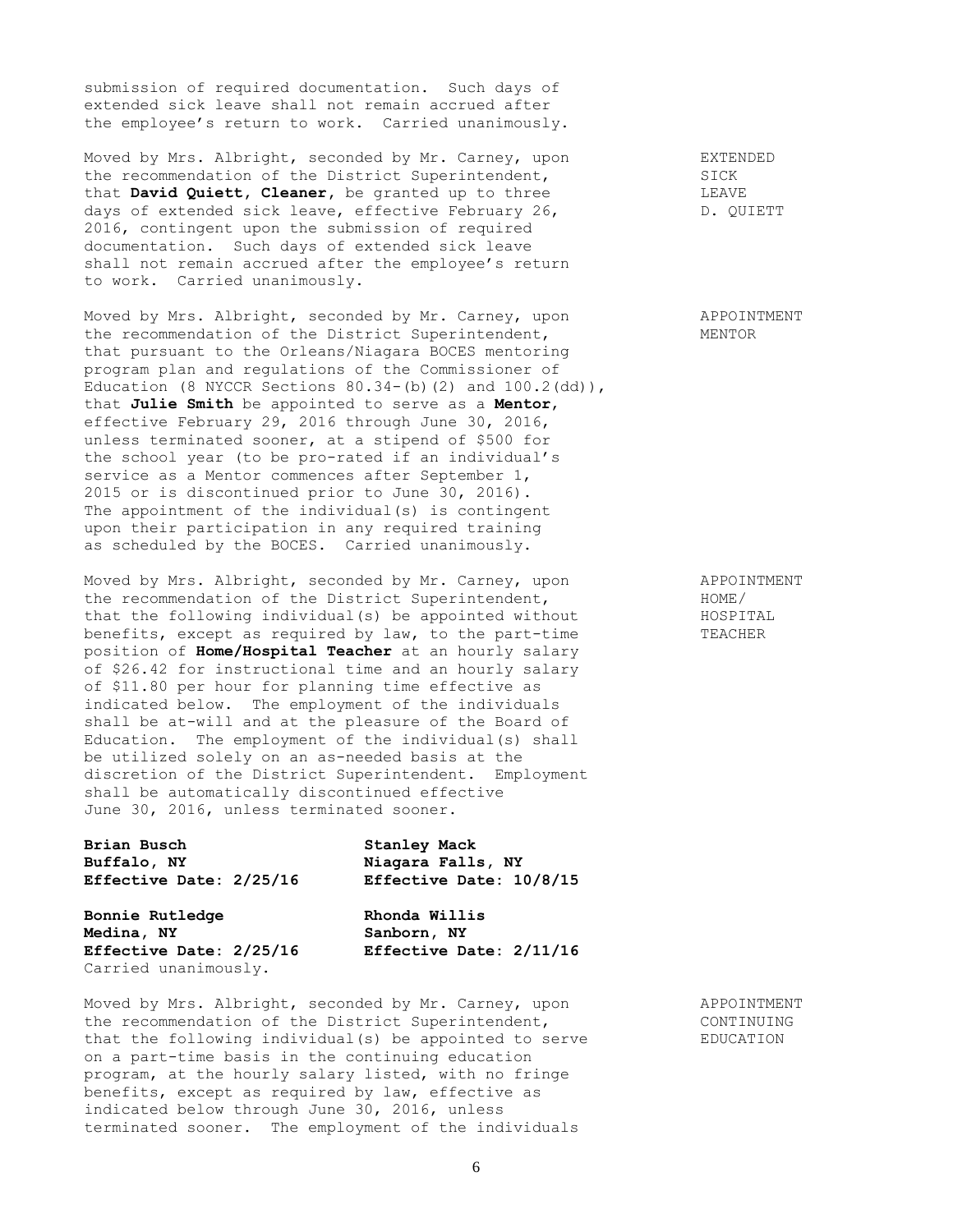shall be at-will and at the pleasure of the Board of Education. Additionally, services of the individuals shall be utilized solely on an as-needed basis at the discretion of the District Superintendent. This supersedes and replaces the resolution approved at the February 10, 2016 board meeting.

# **Adult HVAC Instructor (\$20.00 per hour) Michael Hillman Buffalo, NY Effective Date: 2/1/16**

Carried unanimously.

Moved by Mr. Grabowski, seconded by Mrs. Covell, upon APPOINTMENT the recommendation of the District Superintendent,  $N$  MON-CERT.<br>
that **Stephanie Ulm, Lockport, NY,** be appointed to the PROB. that **Stephanie Ulm, Lockport, NY,** be appointed to the PROB.<br>position of **Teacher Aide (Special Education),** to S. ULM position of **Teacher Aide (Special Education)**, to serve a 52-week probationary period, effective February 22, 2016, at an annual salary of \$11,022.00 to be pro-rated. Carried unanimously.

Moved by Mr. Grabowski, seconded by Mrs. Covell, upon APPOINTMENT the recommendation of the District Superintendent, VOLUNTEER that the following individuals are hereby appointed to serve as **Volunteer** with no compensation, on an as-needed basis, as determined by the District Superintendent, to perform services including assisting students with individual and group lessons, observing students during academic activities and other related services and activities, and/or to promote and aid BOCES programs.

**Breezy Greenert North Tonawanda, NY Effective Dates: 2/29/16-3/18/16** Carried unanimously.

Moved by Mr. Grabowski, seconded by Mrs. Covell, upon APPOINTMENT the recommendation of the District Superintendent, that SUBSTITUTE the following individuals be appointed without TEACHER benefits, except as required by law, to the position of (CERTIFIED) **Substitute Teacher (Certified)**, effective as indicated below, with services to be utilized on an as-needed basis at the discretion of the District Superintendent, at a daily rate of \$85.00. Employment shall automatically be discontinued effective June 30, 2016 unless employment is terminated sooner. Service shall be at-will and at the pleasure of the Board of Education.

**Joseph Candella, III Newfane, NY Effective Date: 2/18/16** Carried unanimously.

Moved by Mr. Grabowski, seconded by Mrs. Covell, upon APPOINTMENT the recommendation of the District Superintendent, that SUBSTITUTE Susan Brown, North Tonawanda, NY, be appointed, to the TEACHER part-time position of **.7 FTE Substitute Home Economics-** (CERTIFIED) part-time position of .7 FTE Substitute Home Economics-<br>**General Teacher**, at a salary of Step PC 8 (\$50,952) plus S. BROWN master's degree (\$1,200), to be pro-rated, effective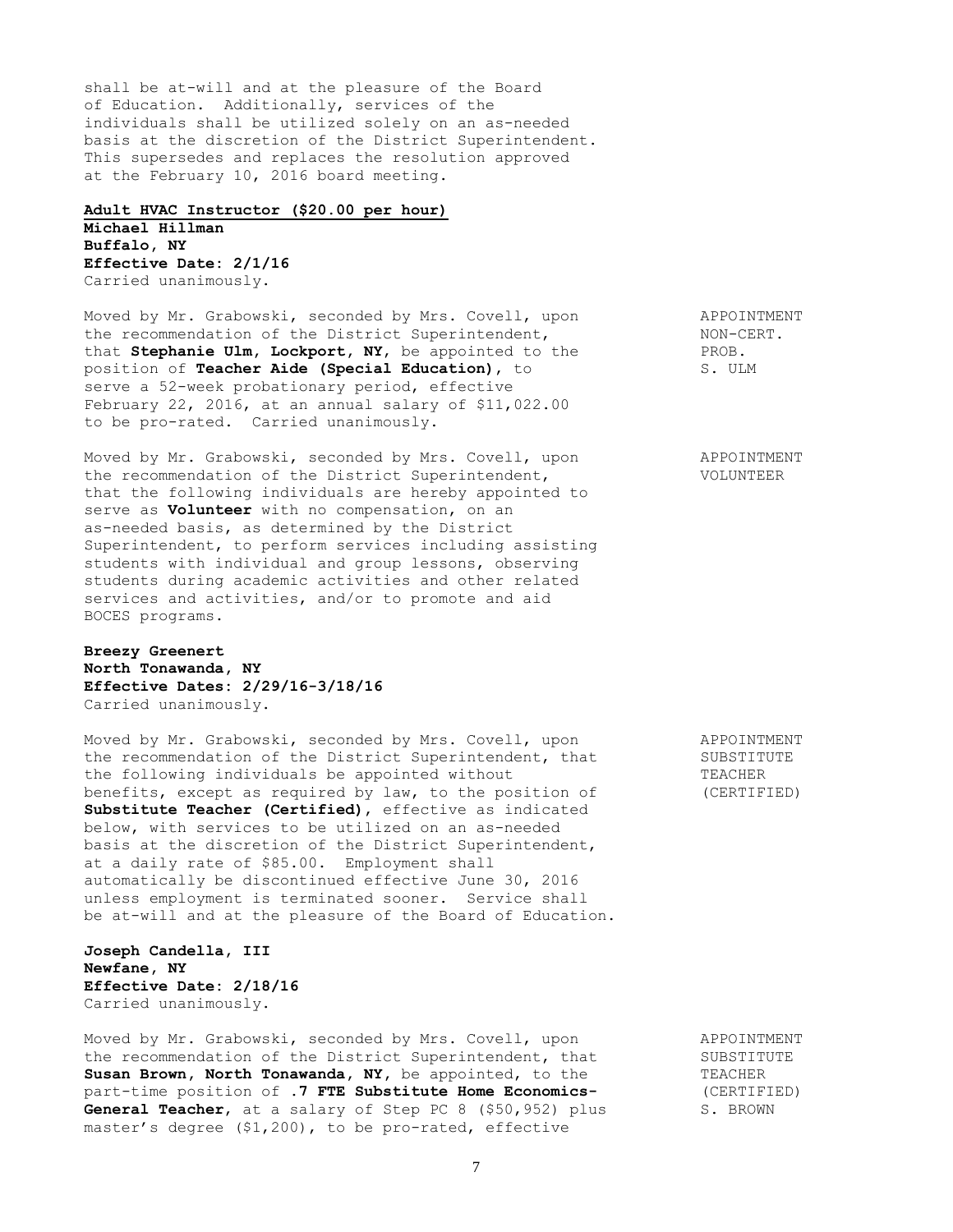February 29, 2016 through June 30, 2016, unless terminated sooner, while she continuously remains in her current assignment substituting for a home economics teacher. Employment shall automatically be discontinued effective June 30, 2016, unless employment is terminated sooner. Service shall be at-will and at the pleasure of the Board of Education. Carried unanimously.

Moved by Mrs. Albright, seconded by Mr. Carney, upon APPOINTMENT the recommendation of the District Superintendent, SUBSTITUTE<br>
that the following individuals be appointed without TEACHER that the following individuals be appointed without benefits, except as required by law, to the position (NONof **Substitute Teacher (Non-Certified)**, effective as CERTIFIED) indicated below, with services to be utilized on an as-needed basis at the discretion of the District Superintendent, at a daily rate of \$80.00. Employment shall automatically be discontinued effective June 30, 2016 unless employment is terminated sooner. Service shall be at-will and at the pleasure of the Board of Education.

| Harold Hawley          | April |  |  |
|------------------------|-------|--|--|
| Barker, NY             | Younc |  |  |
| Effective Date: 2/1/16 | Effec |  |  |
| Carried unanimously.   |       |  |  |

**Harold Hawley April Parkhill Barker, NY Youngstown, NY Effective Date: 2/1/16 Effective Date: 2/9/16**

Moved by Mrs. Albright, seconded by Mr. Carney, upon APPOINTMENT the recommendation of the District Superintendent,<br>
that the following individual(s) be appointed, without TEACHER that the following individual(s) be appointed, without benefits, except as required by law, to the position AIDE of **Substitute Teacher Aide (Non-Certified)**, effective as indicated below, with services to be utilized on an CERTIFIED) as-needed basis at the discretion of the District Superintendent, at a rate of \$60.00 per day. Employment shall automatically be discontinued effective June 30, 2016, unless employment is terminated sooner. Service shall be at-will and at the pleasure of the Board of Education.

**Kevin Dunham Medina, NY Effective Date: 2/9/16** Carried unanimously.

Moved by Mrs. Albright, seconded by Mr. Carney, upon the CONFERENCE recommendation of the District Superintendent, that the REQUESTS following conference requests be approved:

**Marilyn Fleischman, CPNPNYS Annual Educator's Conference**, Albany, NY, April 13-15, 2016. Est. cost: \$750.00. Funded through Adult LPN.

**Penny, Aikin, Jessica Bush, Margaret Campbell, Susan Diemert, Carolyn Graff, Erica Kopp, Katherine Rossi, Rachael Rossi, and Brian Webb**, **65th Annual NYACCE Conference**, Albany, NY, April 18-20, 2016. Est. cost: \$7,312.00. Funded through EPE.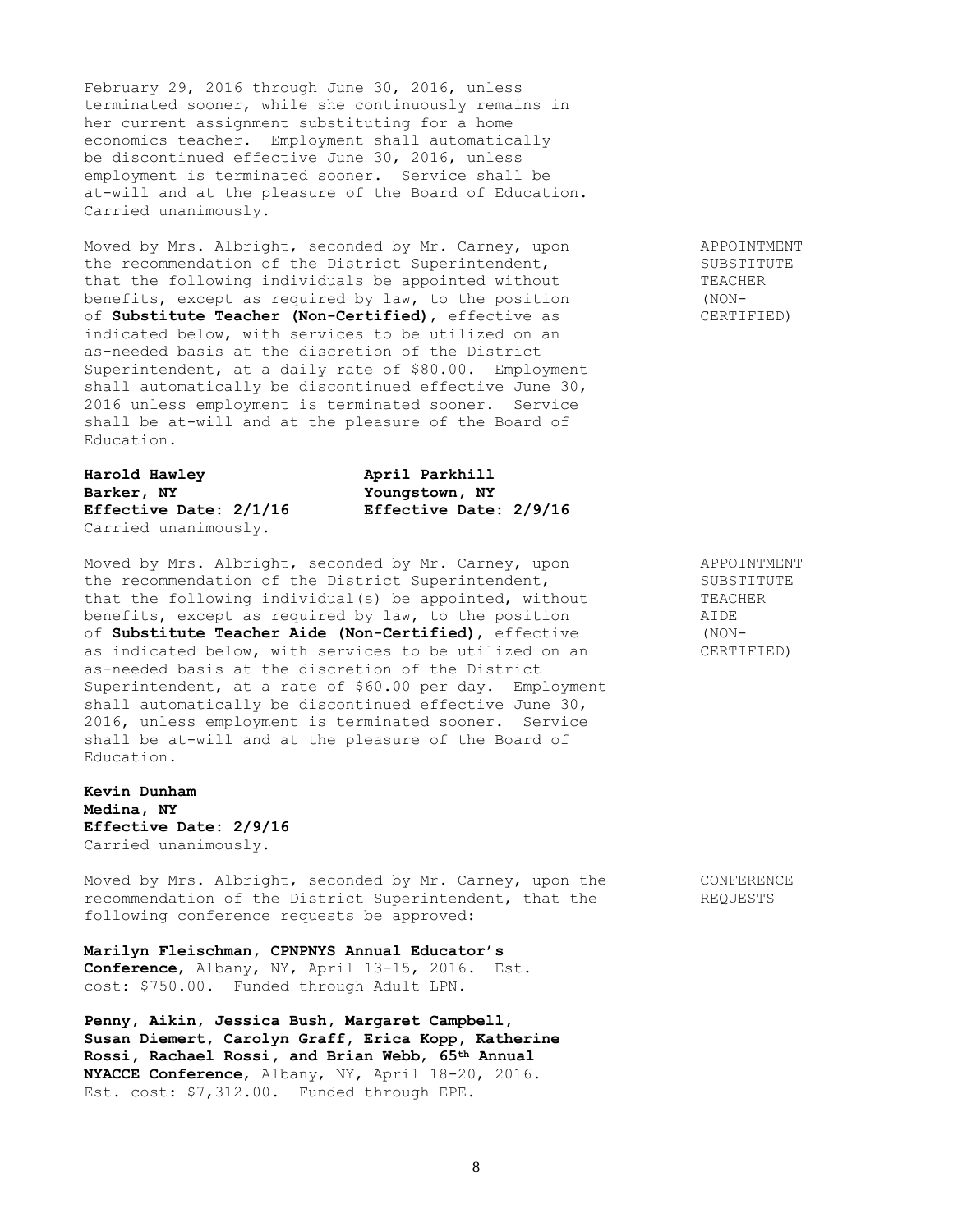**William Leggett, NYS SkillsUSA Competition**, Syracuse, NY, April 26-29, 2016. Est. cost: \$1,025.71. Funded through career and technical education.

**Cynthia Hurt, District Superintendent Office Personnel Annual Conference,** Niagara Falls, NY, May 4-7, 2016. Est. cost: \$945.00. Funded through administrative budget.

**Edward Ahrens, Katherine Rossi, Jeffrey Smith, and Shelly Smith, New York State Association of Incarcerated Education Programs**, Saratoga Springs, NY, May 10-13, 2016. Est. cost: \$3,875.00. Funded through EPE.

**Paul Hermann, IT Essentials Instructor Training**, Schenectady, NY, July 10-15, 2016. Est. cost: \$2,245.00. Funded through career and technical education. Carried unanimously.

Moved by Mrs. Albright, seconded by Mrs. Covell, upon the CONFERENCE recommendation of the District Superintendent, that the REQUEST following conference request be approved:

**Johnny Destino, National School Boards Association Annual Conference**, Boston, MA, April 7-11, 2016. Est. cost: \$2,665.00. Funded through administrative budget. 5 Yes, 4 No (Carney, Covell, Seielstad, Swearingen). Motion failed.

Moved by Mrs. Albright, seconded by Mr. Carney, that the CONFERENCE following conference requests be approved:  $REQUEST$ 

**Wendy Swearingen, National School Boards Association Annual Conference**, Boston, MA, April 7-11, 2016. Est. cost: \$2,665.00. Funded through administrative budget. Carried unanimously.

Moved by Mrs. Albright, seconded by Mr. Carney, that the MEMORANDUM that the Orleans/Niagara BOCES hereby approves the OF Memorandum of Agreement between the BOCES and the BOCES AGREEMENT Teachers' Association (BOCESTA) dated February 22, 2016, WITH as submitted, regarding child-rearing leave for a BOCESTA particular employee. Carried unanimously.

Moved by Mrs. Albright, seconded by Mr. Carney, that the MEMORANDUM Orleans/Niagara BOCES hereby approves the Memorandum of OF Agreement between the BOCES and the BOCES Teachers' AGREEMENT Association (BOCESTA) dated February 23, 2016, as WITH submitted, regarding extended school year salaries. BOCESTA Carried unanimously.

Moved by Mr. Grabowski, seconded by Mrs. Albright, upon CURRICULUM the recommendation of the District Superintendent, that PURCHASE the Board of Education hereby approves the purchase of the following textbooks: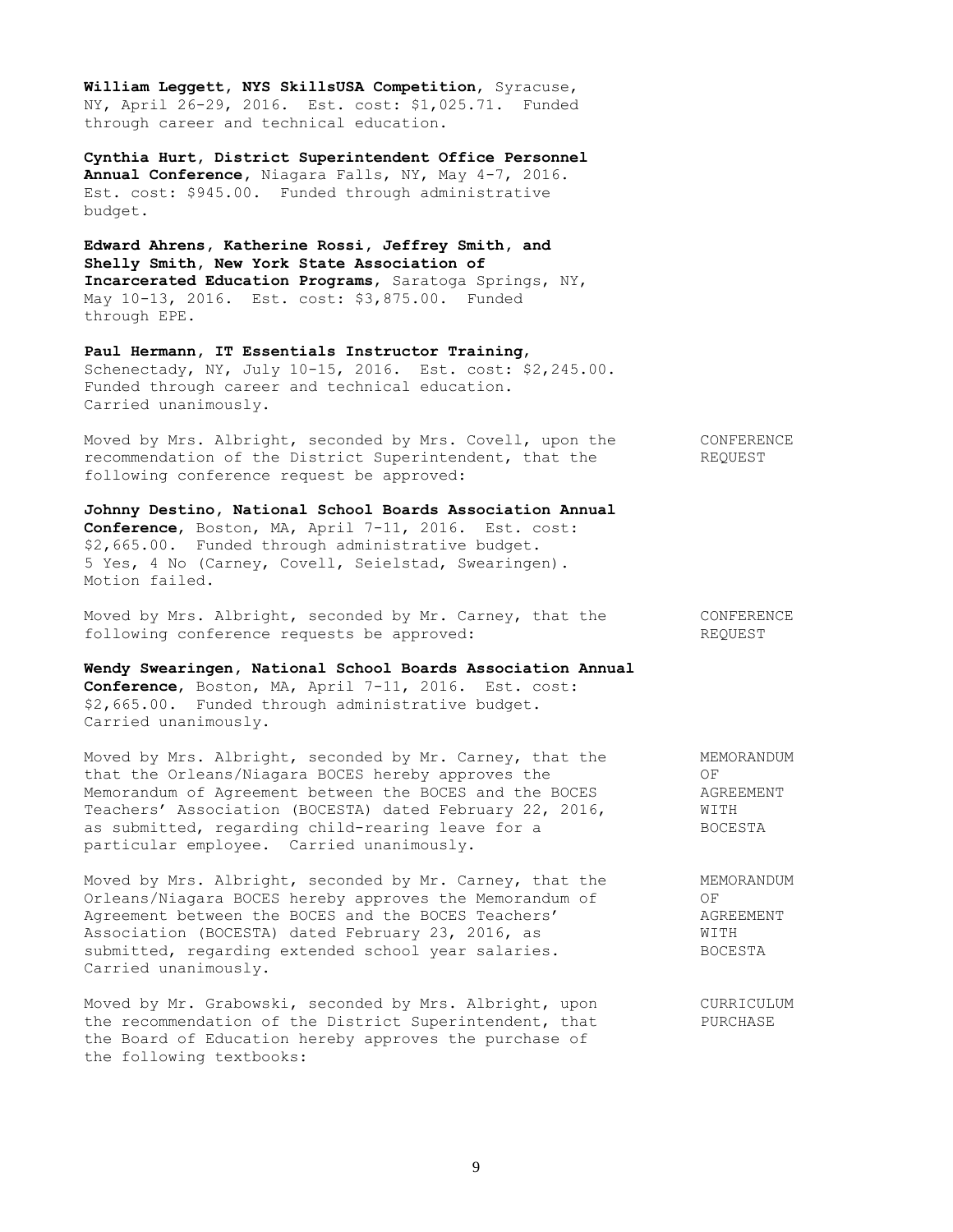#### Math in Focus, Singapore Math

Marshall Cavendish, copyright date 2015, published by Houghton Mifflin Harcourt, at an approximate cost of \$12,465.00. This curriculum is for all special education classrooms, grades K-8. It includes textbooks, workbooks, and teacher materials. Carried unanimously.

Moved by Mr. Carney, seconded by Mrs. Albright, upon the EXTENDED recommendation of the District Superintendent, that SICK SICK<br> **Margaret Hagan, General Special Education Teacher,** be SILEAVE Margaret Hagan, General Special Education Teacher, be granted up to 40 days of extended sick leave, effective M. HAGAN when paid sick leave is exhausted, contingent upon the submission of required documentation. Such days of extended sick leave shall not remain accrued after the employee's return to work. Carried unanimously.

Moved by Mr. Carney, seconded by Mrs. Albright, upon APPOINTMENT the recommendation of the District Superintendent, VOLUNTEER that the following individuals are hereby appointed to serve as **Volunteer** with no compensation, on an as-needed basis, as determined by the District Superintendent, to perform services including assisting students with individual and group lessons, observing students during academic activities and other related services and activities, and/or to promote and aid BOCES programs.

## **Seana Baggett North Tonawanda, NY Effective Dates: 3/10/16-5/12/16 Student at Buffalo State College/Niagara Co. Comm. College** Carried unanimously.

Move by Mr. Carney, seconded by Mrs. Albright, upon the CONFERENCE recommendation of the District Superintendent, that the REQUESTS following conference requests be approved:

**Stephanie Bevacqua and Linda Shakoor, 65th Annual NYACCE Conference**, Albany, NY, April 18-20, 2016. Est. cost: \$1,708.00. Funded through EPE.

**Robert Ihle, SkillsUSA New York Spring Conference and Competition,** Syracuse, NY, April 26-29, 2016. Est. cost: \$944.00. Funded through career and technical education.

**Diane Edwards and Patricia Hartigan, Statewide BOCES School Business Officials Meeting**, Albany, NY, May 5-6, 2016. Est. cost: \$650.00. Funded through administrative budget. Carried unanimously.

Moved by Mr. Carney, seconded by Mrs. Albright, upon the RESIGNATION recommendation of the District Superintendent, that the HUNGERFORD resignation of **Dawn Hungerford, School Nurse,** be accepted effective at the end of the day on March 22, 2016. Carried unanimously.